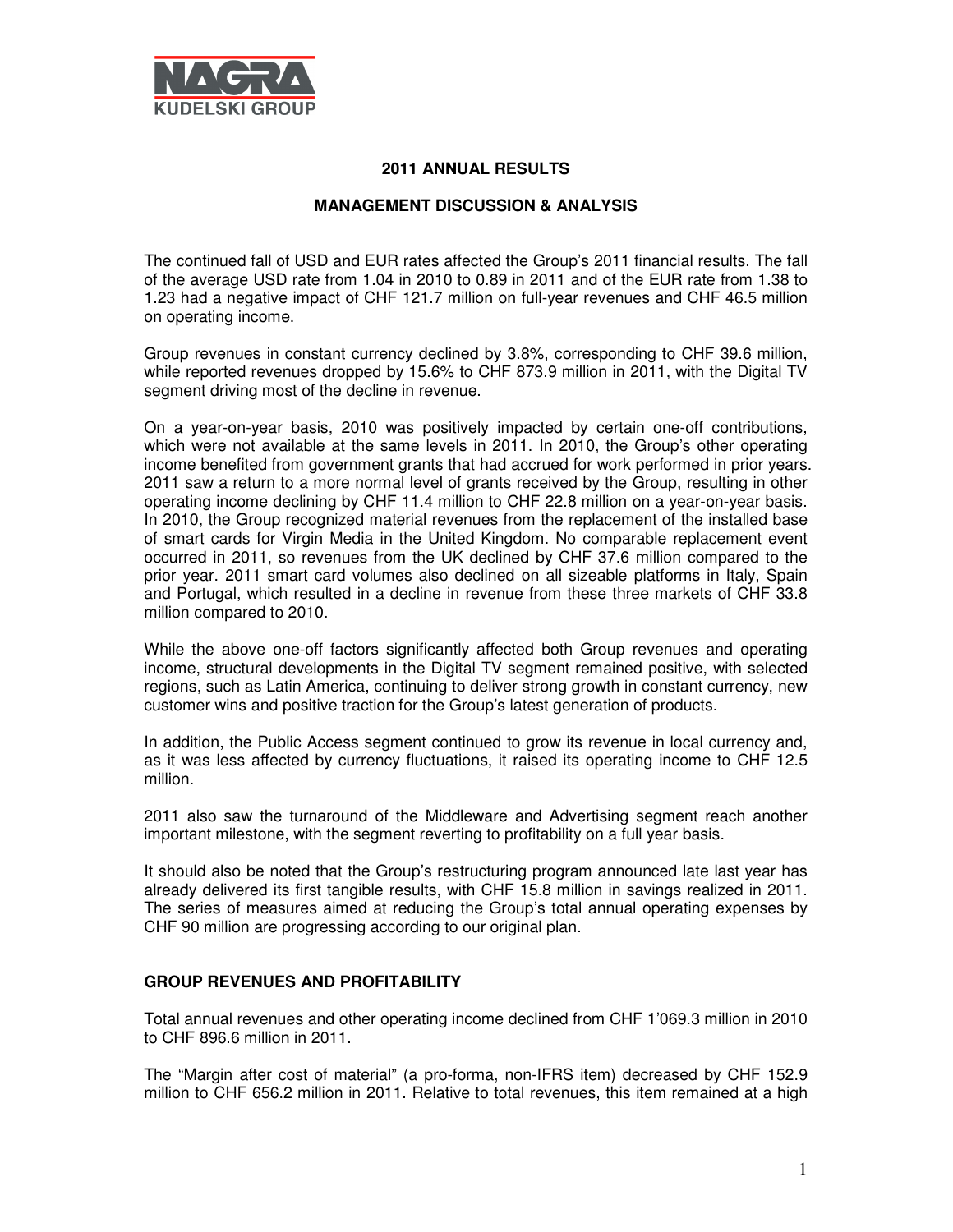level with the normalized second half revenue mix and the CHF 11.4 million year-on-year decline of other operating income driving a 2.5% decline to 73.2%.

Personnel expenses decreased CHF 26.0 million in 2011, primarily due to currency effects. Compared to the end of 2010, total headcount decreased by 69 to 2'999 FTEs at the end of 2011. This headcount includes 100 FTEs in the Group's newly organized operations in India. However, this figure does not reflect the impact of the restructuring announced by the Group late last year, which is being implemented during the first few months of 2012.

The Group reduced other operating expenses by CHF 44.9 million in 2011, a 19.2% reduction from the prior year. In addition to the currency-driven reduction, the lower cost base reflects initial efforts undertaken by the Group as part of its overall cost-reduction program. Compared to the previous year, aggregate development, engineering, legal, expert and consultancy expenses in 2011 were reduced by CHF 24.9 million. The ongoing systematic replacement of external resources with lower cost internal resources has helped drive this cost reduction. In addition, significant progress was made by the Group to reduce other operating expense items in 2011 as compared with the prior year, including a reduction of CHF 7.6 million in travel, entertainment and lodging expenses and a reduction of CHF 7.2 million in administrative expenses.

2011 operating expenses include CHF 9.9 million of restructuring costs, with CHF 6.6 million of this representing a provision.

The Group's operating income before depreciation and amortization was CHF 91.0 million in 2011, representing a CHF 82.0 million decrease from the previous year. Depreciation, amortization and impairments increased by CHF 2.6 million to CHF 65.6 million. This resulted in an operating income of CHF 25.4 million in 2011 compared to CHF 110.0 million in 2010. Net of restructuring costs, the Group's 2011 operating income was CHF 35.3 million.

At constant currency, operating income before restructuring costs was CHF 81.8 million in 2011, representing a CHF 28.2 million decline from 2010.

Interest expense of CHF 16.6 million in 2011 includes convertible bond related charges of CHF 11.7 million, as well as interest costs for the straight bond issued in 2011 and charges related to the Group's outstanding bank loans.

The net other finance expense of CHF 17.6 million in 2011 was primarily driven by foreign exchange-related charges incurred in connection with the Group's operations.

The CHF 8.6 million income tax expense recorded in 2011 primarily relates to income taxes paid by the Group's Nagra France and SkiData AG subsidiaries.

Overall, the Group generated a net loss of CHF 17.7 million in 2011, representing a decrease of CHF 84.4 million from the prior year.

#### **DIGITAL TV**

Digital TV revenues, on a constant currency basis, declined 7% in 2011, as compared with the prior year period. For the full year 2011, the segment reported revenues of CHF 555.5 million, which was CHF 129.0 million lower than in 2010. Second half revenues from this segment were stronger than the first half of 2011 by CHF 40.3 million.

Operating income for the Digital TV segment declined by CHF 100.5 million in 2011 to CHF 28.9 million. While most of the segment revenues are denominated in USD and EUR, a large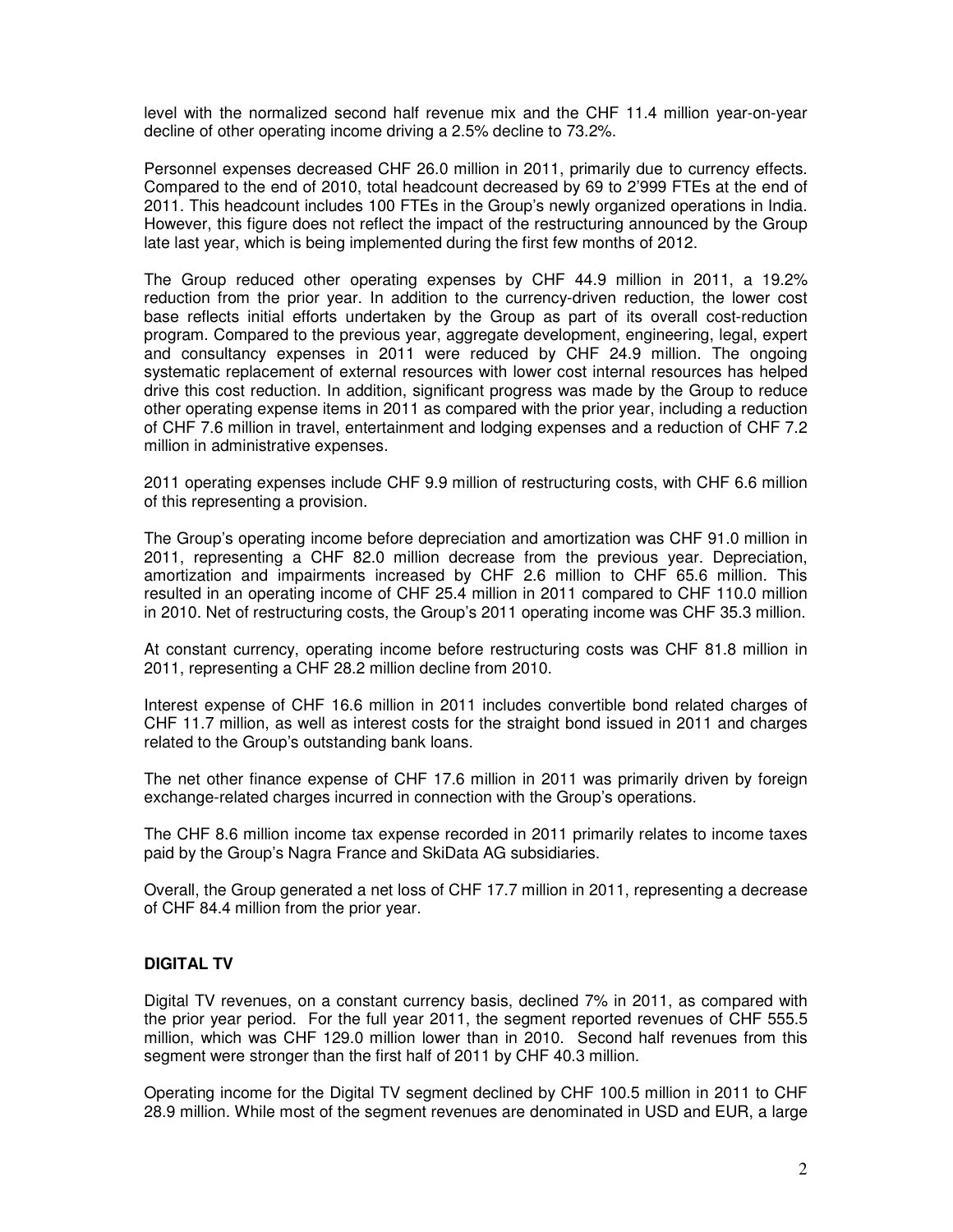proportion of Digital TV's operations are based in Switzerland, with expenses denominated in Swiss Francs. Accordingly, most of the CHF 46.5 million negative foreign exchange impact on the Group's operating income affected the profitability of the Digital TV segment.

On a geographic basis, the Group's European Digital TV business was impacted by the severe slowdown in the region, with a 25.6% reduction of reported revenues to CHF 273.7 million. In constant currency, the revenue decline amounted to 16.8%. Most of the decline took place in the first half of the year, which generated CHF 131.8 million in revenues, while revenues in the second half of the year were CHF 141.9 million, in spite of the weaker EUR rates in the second half.

2010 European Digital TV revenues were particularly strong in the UK, as the Group delivered close to 4 million smart cards to Virgin Media, replacing older generation cards. 2011 deliveries to this customer reverted to a more normal volume level. Demand from the Italian and Spanish terrestrial platforms was materially lower in 2011 than in the prior year period, which affected both the Group's conditional access and SmarDTV businesses.

Digital TV revenues in the Americas rose by 10.5% in local currencies, driven by strong demand in South America for the Group's products, with Brazil representing double digit revenue growth and the region generally benefitting from the ongoing growth and expansion of other Latin American markets. In the United States, a significant number of smartcards delivered in the last Dish/Echostar replacement cycle that are now inactive are reaching the minimum period for which such cards have to pay a service fee. As a result, Dish-related revenues will be negatively impacted in 2012.

In Asia, the Group's Digital TV revenues was CHF 33.2 million in the first half of 2011, but second half revenues recovered to CHF 47.9 million. For the full year, this translates to a constant currency revenue decline of 7.8% compared to 2010, as the Group's system and semi-conductor businesses and mobile TV volumes were materially lower than in the previous year.

### **PUBLIC ACCESS**

Following the divestment of the Group's remaining stake in Polyright, the Public Access segment now includes SkiData as its only operating unit. In 2011, SkiData maintained its track record of resilient growth and profitability. For each year since 2004, SkiData has delivered an operating margin of at least 4.5% and year-on-year local currency growth irrespective of the economic cycle.

Public Access posted a sales increase of 4.2% in 2011 on a constant currency basis, which translated to a 5.9% reduction in reported revenues. Europe grew by 2.7% on a constant currency basis, with France and Germany delivering strong growth rates. The Americas region continued to perform strongly in 2011, experiencing a 18.1% growth in local currency, thereby maintaining the strong momentum of the past few years. After a weak first half with CHF 5.2 million of revenues, Asia/Pacific and Africa recovered in the second half of 2011 with sales reaching CHF 9.9 million. For the full year, however, on a constant currency basis, revenues for the region declined by 3.4% from the previous year.

Public Access operating income recovered in 2011, improving by CHF 3.7 million to CHF 12.5 million as compared with 2010, which reflects careful cost management.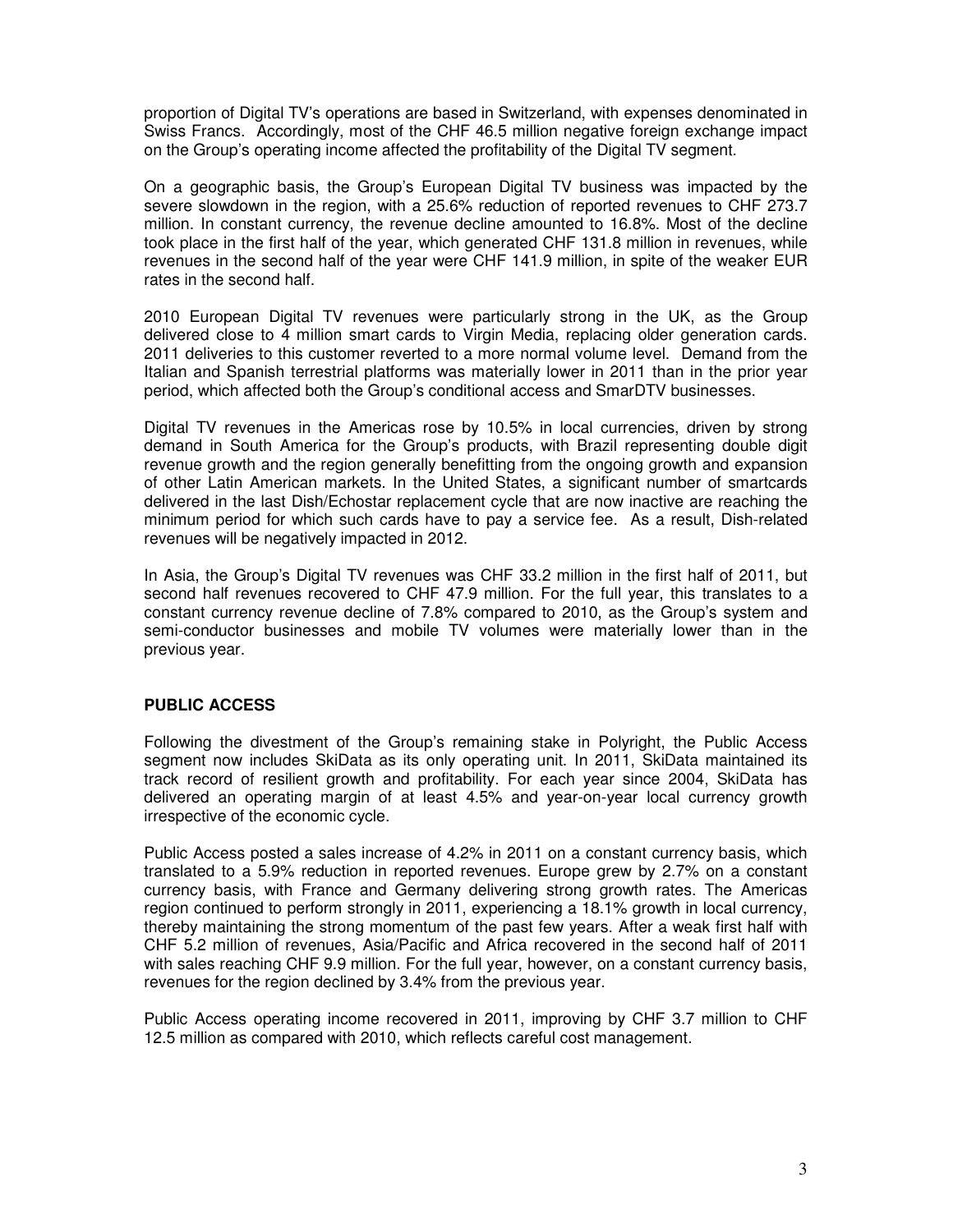### **MIDDLEWARE AND ADVERTISING**

With a 1.0% decline in revenues, on a constant currency basis, middleware and advertising revenues were substantially stable. In constant currency, revenues from Europe declined 1.1%, with declines primarily coming from the UK and Italy, revenues from the Americas declined by 2.0%, in spite of a strong revenue contribution from Brazil, and Asia/Pacific and Africa saw a nominal decline. With a substantial balance between the three regions, Asia/Pacific and Africa remains the strongest region in this segment.

As a result of the significant R&D investments undertaken by the Group starting in 2010, development of the Group's next generation middleware solutions was accelerated, with initial deployments of such solutions commencing in 2011. Following such deployments, some of the R&D resources were released. This contributed to a lower cost base that enabled the middleware and advertising segment to achieve positive operating income for the year.

# **BALANCE SHEET AND CASH FLOW**

Total non-current assets in 2011 increased by CHF 23.3 million to CHF 530.1 million. The CHF 19.7 million increase of tangible fixed assets is primarily due to the acquisition of the building in which OpenTV's San Francisco headquarters is located. The entity that acquired the building is controlled by the Group, so it is fully consolidated in the Group's financial statements. This added CHF 33.5 million to the Group's balance sheet. Financial assets and other non-current assets rose by CHF 16.0 million in 2011, primarily reflecting the classification of CHF 19.5 million of government grants as non-current assets due to the fact that cash will not be received within the next 12 months.

Total current assets rose by CHF 50.8 million to CHF 649.4 million at the end of 2011. Inventories decreased by CHF 22.6 million to CHF 63.1 million, with the Digital TV segment driving most of this decrease, as the segment's business accelerated in the last weeks of the year. In addition, the inventory relating to the Group's audio business, which was sold at the end of 2011, was removed from the Group's financial statements. Trade accounts receivables continued to improve, with a balance of CHF 228.2 million at the end of 2011, compared with CHF 245.5 million at the end of 2010. Receivables past due by more than 6 months declined in 2011 from CHF 19.5 million to CHF 11.7 million.

At the end of 2011, cash and cash equivalents were CHF 289.6 million, representing an increase of CHF 90.6 million. On June 16, 2011, Kudelski SA issued a CHF 110 million straight bond, with a 5.5-year maturity and a 3% interest rate. This was offset by the repayment made by the Group of the CHF 23.7 million balance of the loan used to finance the acquisition of OpenTV in 2010.

Total equity decreased by CHF 29.5 million to CHF 437.2 million at the end of 2011, reflecting, among other things, the CHF 17.7 million net loss, a CHF 16.0 million dividend payment and a positive currency translation adjustment of CHF 5.5 million.

As the outstanding CHF 350 million convertible bond matures in October 2012, it was reclassified from non-current to current liabilities. In addition, the CHF 110 million straight bond issued in 2011 and the CHF 15.7 million mortgage on the building purchased in San Francisco are reflected as non-current liabilities in the balance sheet. Accordingly, total noncurrent liabilities decreased by CHF 220.9 million and total current liabilities rose by CHF 324.4 million from 2010.